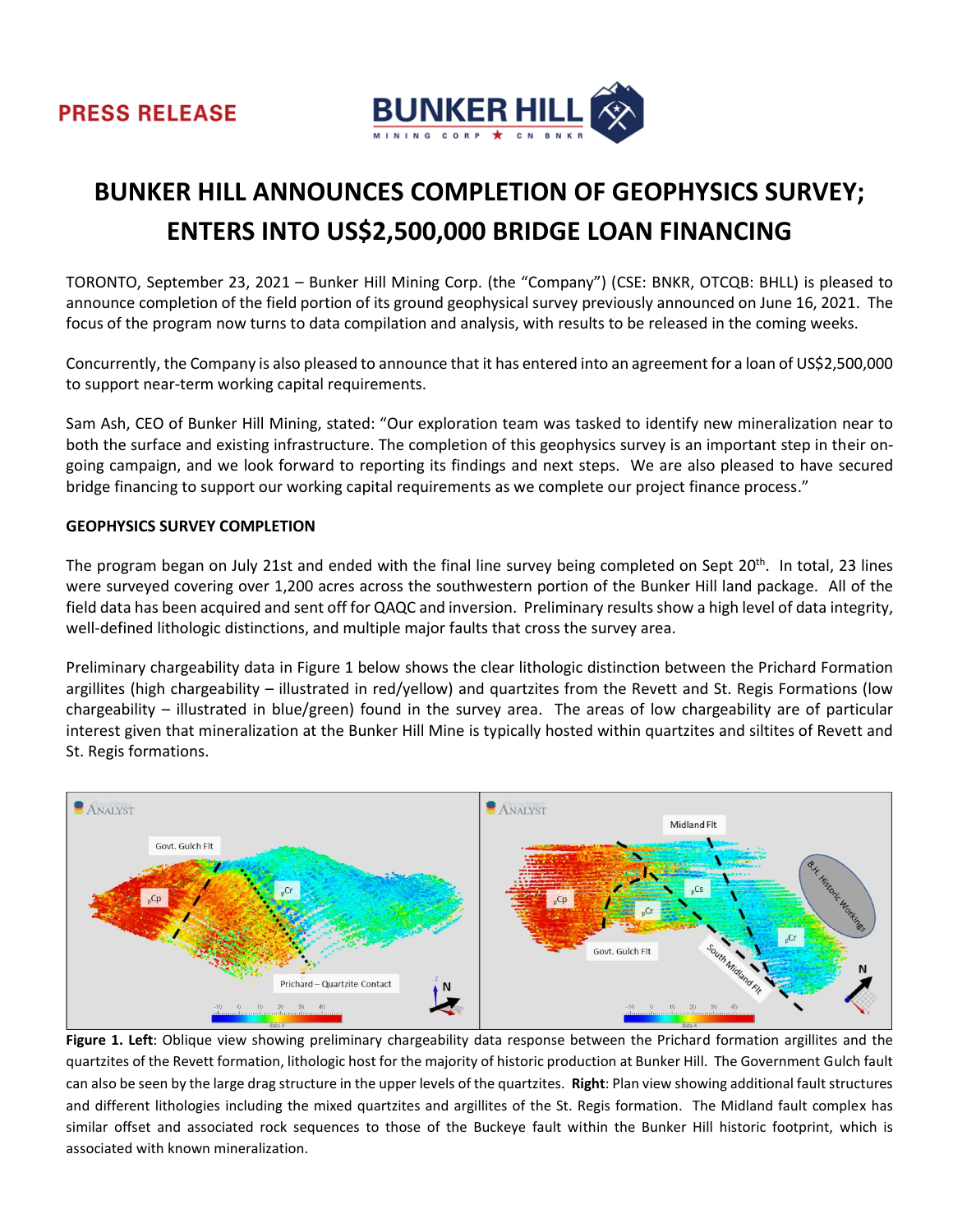Once analysis is complete, the Company will use the data to identify potential near-surface drill targets that could complement production and delineation drilling related to the rapid restart of the Bunker Hill Mine. Given the proximity of major fault structures and lithologic sequences to areas of historic production, results could indicate the potential for follow up drilling from existing workings underground.

Finalized data from the geophysics survey is expected by the beginning of November 2021.

## **BRIDGE LOAN FINANCING**

The Company has entered into an agreement for a loan of US\$2,500,000 (the "Loan"), with a maturity date of the earlier of March 15, 2022, or the date at which more than US\$10,000,000 of equity in the Company is raised in aggregate, beginning September 22, 2021.

The Loan will be used for working capital purposes while the Company continues to pursue longer-term, non-dilutive financing opportunities as part of its ongoing project finance process. The Company has no immediate plans to pursue an equity financing.

The Loan will also be used to purchase a land parcel contiguous to the Bunker Hill Mine (the "Land") for approximately US\$200,000. The Land will be available as security for the Loan.

Interest on the outstanding principal balance shall accrue daily and be calculated, in arrears, at the rate of 15% per annum and payable at maturity. There are no other fees or costs payable in relation to the Loan, which may also be repaid at any time prior to maturity without penalty.

## **QUALIFIED PERSON**

Mr. Scott E. Wilson, CPG, President of Resource Development Associates Inc. and a consultant to the Company, is an Independent "Qualified Person" as defined by NI 43-101 and is acting at the Qualified Person for the Company. He has reviewed and approved the technical information summarized in this news release.

### **UPCOMING EVENTS**

**StockPulse Silver Symposium** September 27-28, 2021 Join Us: [REGISTER NOW](https://www.cdasilvershow.com/)

### **ABOUT BUNKER HILL MINING CORP.**

Under new Idaho-based leadership the Bunker Hill Mining Corp, intends to sustainably restart and develop the Bunker Hill Mine as the first step in consolidating a portfolio of North American precious-metal assets with a focus on silver. Information about the Company is available on its website, www.bunkerhillmining.com, or within the SEDAR and EDGAR databases.

For additional information contact: [ir@bunkerhillmining.com](mailto:ir@bunkerhillmining.com)

## **CAUTIONARY STATEMENTS**

*Certain statements in this news release are forward-looking and involve a number of risks and uncertainties. Such forward-looking statements are within the meaning of that term in Section 27A of the Securities Act of 1933, as amended, and Section 21E of the Securities Exchange Act of 1934, as amended, as well as within the meaning of the phrase 'forward-looking information' in the Canadian Securities Administrators' National Instrument 51-102 – Continuous Disclosure Obligations. Forward-looking statements are not comprised of historical facts. Forward-looking statements include estimates and statements that describe the Company's future plans, objectives or goals, including words to the effect that the Company or management expects a stated condition or result to occur. Forward-looking statements may be identified by such terms as "believes", "anticipates", "expects", "estimates", "may", "could", "would", "will", or*